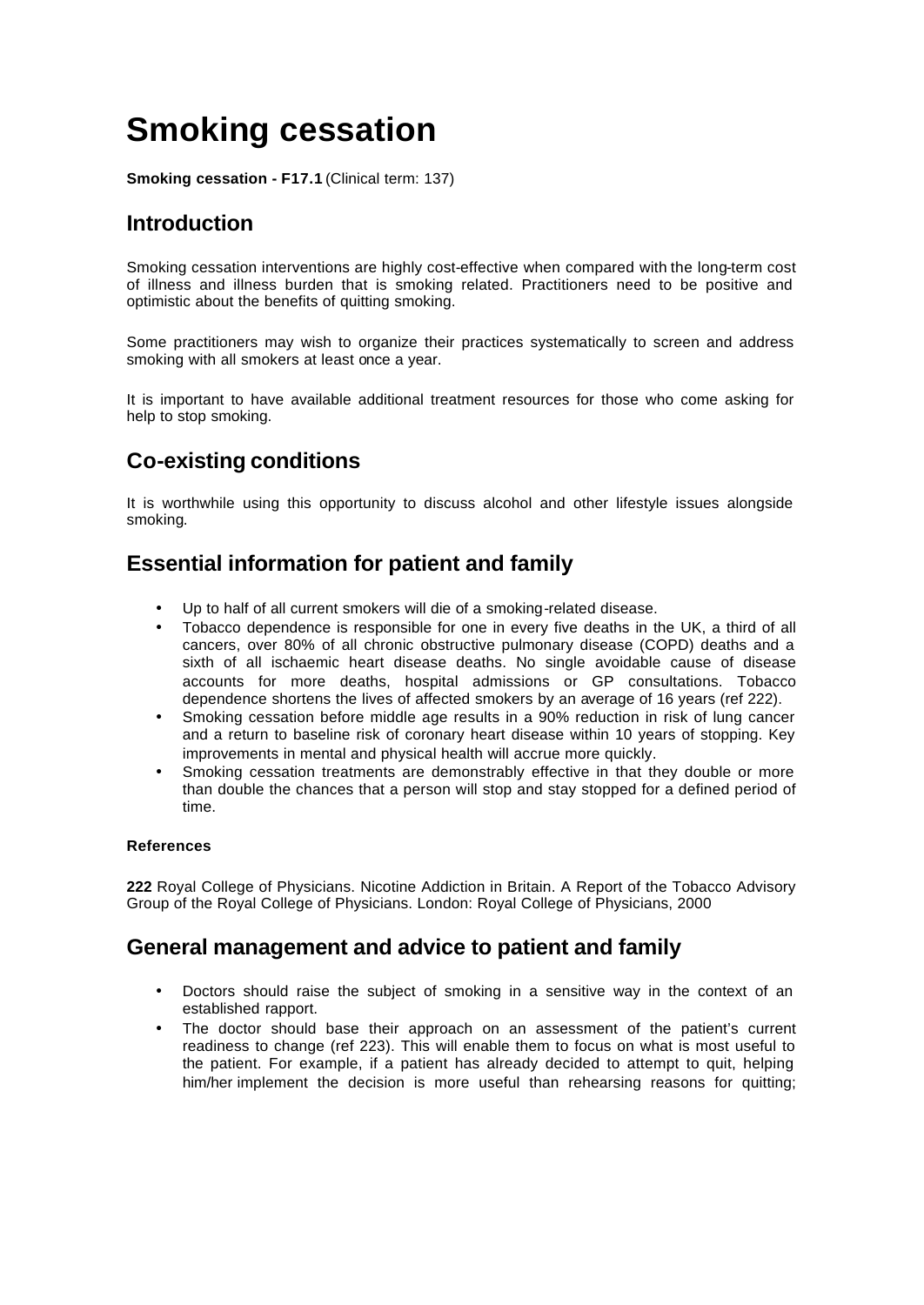however, if the patient is not convinced of the reasons for quitting, then this should be addressed, rather than ways of trying to quit

- Smokers should be offered support and encouragement to aid their attempt to quit (ref 224)
- Simple advice increases the chances of someone stopping by approximately one third. If GPs identify smokers and advise cessation, an extra 2% of smokers will stop (ref 225).
- Opportunistically advise smokers to stop during routine consultations, giving advice on and/or prescribing effective medications to help them and referring them to specialist cessation services (224-227).
- Aim to advise most smokers to stop, and record having done so, at least once a year (ref 226).
- Face-to-face behavioural intervention is the use of simple interventions that are motivational or provide strategies to assist in maintaining behavioural change. This is substantially more work-intensive than brief advice. It should be offered when time and skill resources are not available for more intensive interventions. Brief advice should still be tailored to a patient's readiness to change.
- Self-help materials describe the cessation process and the feelings associated with cessation, and recommend a range of coping strategies.
- Telephone counselling can be incorporated int o the cessation phase but is also useful for relapse prevention in the first 12 months after stopping.

#### **References**

**223** Rigotti NA. Clinical practice. Treatment of tobacco use and dependence. N Engl J Med 2002, 346(7): 506-512. (CIV)

**224** National Institute for Clinical Excellence. Guidance on the Use of Nicotine Replacement Therapy and Bupropion for Smoking Cessation. URL http://www.nice.org.uk. (AI) Both drugs are effective in smoking cessation.

**225** Jackson G, Bobak A, Chorlton I et al. Smoking cessation: a consensus statement with special reference to primary care. ICGP 2001, 55: 385-392

**226** Raw M, McNeill A, West R. Smoking cessation guidelines for health professionals. Thorax 1998, 53(Suppl 5,Part 1): S1-S19.

**227** West R, McNeill A, Raw M. Smoking cessation guidelines for health professionals: an update. Thorax 2000, 55(12), 987-999.

### **Medication**

- Nicotine replacement therapy (NRT) and bupropion are recommended for smokers who have expressed a desire to quit and who feel they need pharmacological help in quitting, or who have had multiple previous failed attempts (ref 224).
- NRTs include gum, patches or sprays and these work to enhance the impact of face-toface behavioural interventions; there is little scientific basis for matching individual smokers to particular forms of NRT (ref 225,228)
- Bupropion can be used in combination with other interventions.
- Cautions and contraindications should be taken into account when prescribing these medications. Potential negative effects should be discussed with patients.